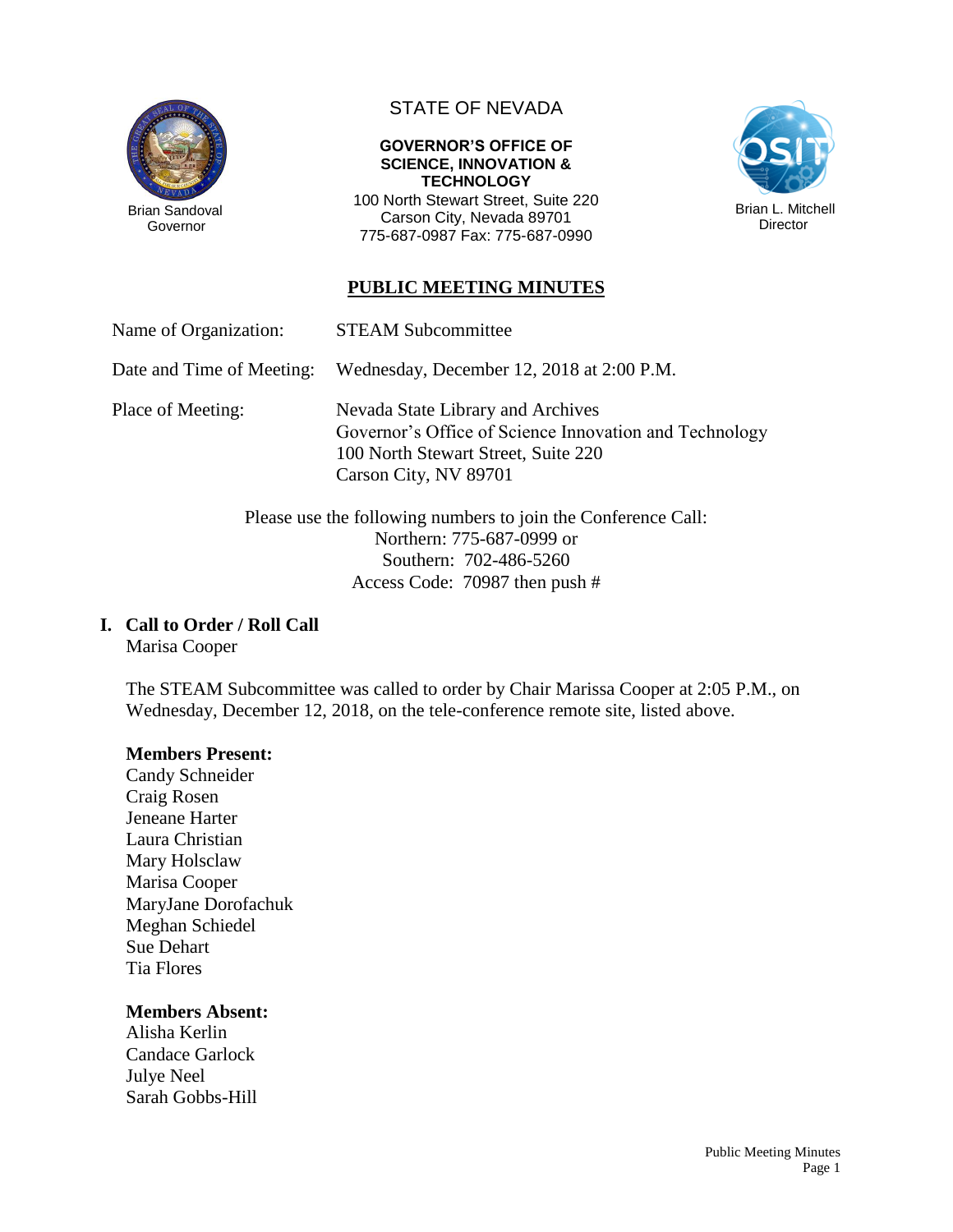#### **Guests Present:**

Andrew Snyder, Education Programs Professional, State of Nevada Department of Education

**Staff Present:** Brian L. Mitchell Debra Petrelli Tracey Gaffney

A quorum was declared.

**II. Public Comment** (No action may be taken upon a matter raised under public comment period unless the matter itself has been specifically included on an agenda as an action item.) Marisa Cooper

There was no public comment.

**III. Welcoming Remarks and Announcements** (For information only) Marisa Cooper

Chair Cooper thanked everyone for participating today. She commented that because some members of the subcommittee have not attended a meeting of the STEAM Subcommittee in months, perhaps those members would rather just attend as a guest upon their availability, thereby not effecting membership attendance in getting a quorum for voting purposes. Mr. Mitchell pointed out that membership is determined by the subcommittee, and suggested the Governor's Office of Science, Innovation and Technology (OSIT) perform an analysis of the STEAM subcommittee members attendance at past meetings, and reaching out to those members who do not regularly attend meetings and inquire if they want to remain as members.

**IV. Approval of the Minutes from the September 6, 2018 and November 16, 2018 STEAM Subcommittee Meetings** (For possible action) Marisa Cooper

Chair Cooper asked if there were any corrections to the September 6, 2018 Minutes as written. None were made. Ms. Schneider made a motion to approve the Minutes of September 6, 2018, as written. Ms. Holsclaw seconded the motion. The motion passed unanimously.

Chair Cooper asked if there were any corrections to the November 16, 2018 Minutes as written. None were made. Ms. Harter made a motion to approve the Minutes of November 16, 2018, as written. Mr. Rosen seconded the motion. The motion passed unanimously.

#### **V. Discussion on the STEAM Conference and Possible Other Future Projects to Include the Survey of Statewide Arts Education** (For possible action) Marisa Cooper

Mr. Rosen commented that the upcoming Southern Nevada STEAM Symposium is taking place on Saturday, February 23, 2019 on the campus of the University Nevada Las Vegas (UNLV). He said the theme is the same as the Nevada STEAM Conference, "*Looking Backward, Moving Forward*." He said the focus will be on robotics and art, and the keynote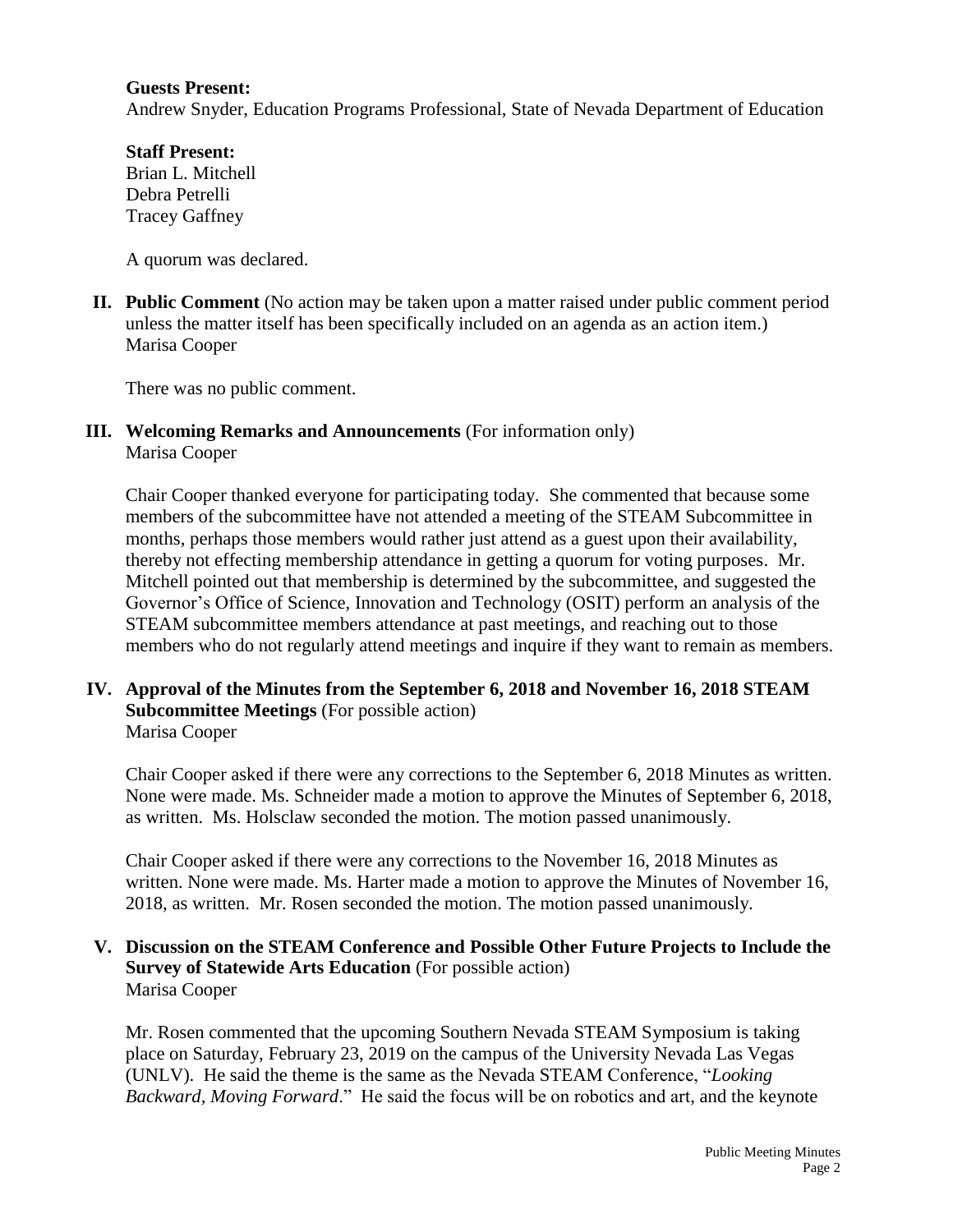speaker will be Professor Kenneth Y. Goldberg, American artist, writer, inventor and researcher in the field of robotics and automation at Berkeley, Electrical Engineering and Computer Sciences (EECS). He said the symposium will include workshops and a robotics track, including vendors and a moderated panel on robotics in the classroom. He said, at the symposium's conclusion, also included, is a trip to the Cirque Du Soleil KA Theatre at the MGM Grand in Las Vegas, for a "behind the scenes" tour on how that stage was built as well as the art, design and engineering behind the show. He added those participating in this tour will also get to see a performance of KA at a discounted ticket price. He said the registration for the symposium will open in the next few weeks. Mr. Mitchell asked whether any type of flyer or informational guide for the symposium had been prepared. Chair Cooper responded that material has been prepared and they are cautiously distributing marketing material because of the close proximity of these two events; The Southern Nevada STEAM Symposium at UNLV (2/23/19), and the Nevada STEAM Conference at the Nevada Museum of Art, Reno (2/2/19). She pointed out they are being very cognizant of when things get sent out so as to alleviate as much confusion on registration for each event. She added the informational flyer will be distributed in the order of each event.

Chair Cooper said in addition to the two events mentioned there was third event, The Eastern Nevada STEAM Summit, held in Elko on October 16, 2018. She said the Nevada Museum of Art is in the process of securing sponsorship to make that an annual event and in the future with a platform similar to the Nevada STEAM Conference to include hands-on workshops for teachers, but still focusing on the Eastern Nevada community. She pointed out that combined, this is a "three-event sweep" of STEAM programs serving the entire State of Nevada.

Chair Cooper said, without any marketing or promotion, 87 individuals have already registered on the website for the Nevada STEAM Conference. She said 250 teachers are expected to register and pointed out that only 150 registered last year. She said this year Tesla is funding travel grants for teachers to include per diem meals, airfare and accommodations. She said the goal is to get a team of teachers from every school district in the state to attend the conference and for this event to be the premier STEAM education program directly impacting every single school district statewide. She said she would like to assign each member of the subcommittee one school district in the state to find a contact person at that district, either the Director of Curriculum Instruction or the STEM Coordinator, and personally invite them to attend The Nevada STEAM Conference. She said Mr. Rosen has prepared a travel grant to be distributed to those school districts as a resource for travel grant approval. She said approximately 7 school districts of the total 17 statewide school districts have already been invited and she is tracking this information on a shared Google Drive. The subcommittee agreed to assist in contacting school districts statewide. Chair Cooper suggested members contact her with their commitment to assist with this project.

Mr. Rosen said approximately 50 travel stipends are available for the NV STEAM Conference in Reno taking place on February 2, 2019, including approximately \$400 for actual travel, either airline or mileage reimbursement, and the hotel room block in Reno is already paid. He restated that at least 2 people in attendance from every school district within the state would be ideal. Chair Cooper said she is working on getting additional funding for more teachers to travel to this event and will update the subcommittee shortly on that progress. She said the capacity for this event is currently 250 people, but has the potential to go higher. She said a press release and digital invitation will be shared with the subcommittee on December 19, 2018